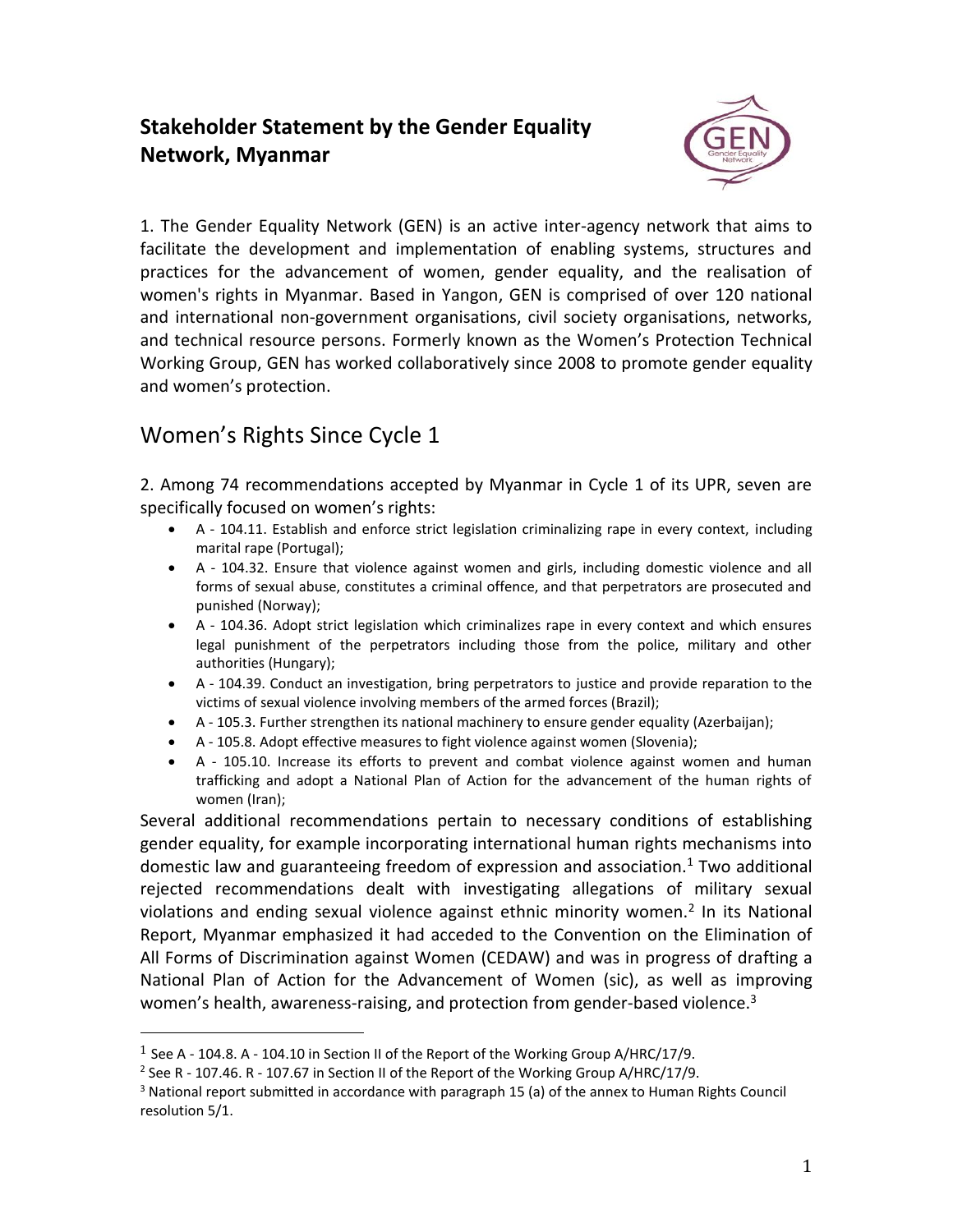3. In October 2013 the Government of Myanmar officially launched the National Strategic Plan for Advancement of Women (2013-2022). NSPAW focuses on twelve key priority areas, based off those of the Beijing Platform for Action: livelihoods, education and training, health, violence against women, emergencies, economy, decision-making, institutional mechanisms for the advancement of women, human rights, media, environment, and the girl child. The launch of NSPAW is a major landmark for Myanmar women's rights, but formal implementation of the plan has stalled. The Gender Equality and Women's Empowerment Sectoral Working Group charged with carrying NSPAW forward met only once in 2014, and excluded civil society from its previous meeting in 2013. Effectively addressing gender gaps identified in NSPAW will be critical to future progress in achieving women's rights.

4. Despite a pervasive cultural rhetoric of gender equality, women continue to face pervasive and restrictive social and cultural norms that limit their ability to participate fully in Myanmar society.<sup>45</sup> In 2014, Women made up just 4.6% of parliamentary representatives at the national level, and held only 2.9% of seats in state and regional legislatures.<sup>6</sup> Significant cultural, legal, and administrative barriers block women's effective economic participation, including insecurity of land use rights, lack of access to agricultural extension and credit, and gaps in agricultural wage rates and perceived value of gendered work.<sup>78</sup>

5. Despite attention in the last UPR, Violence against women<sup>9</sup> continues to be a grave human rights concern for Myanmar. Recent GEN research highlights multiple forms of violence experienced by Myanmar women, including emotional, physical, economic, and sexual intimate partner violence. These women also commonly experienced sexual assault and harassment outside the home – although the study did not select for survivors of stranger assault, almost half of the women surveyed had experienced nonpartner sexual abuse in public spaces, suggesting that sexual harassment is a common experience for Myanmar women. This research, along with other mounting evidence, points to a lack of available medical, legal, financial, and psychological support services for the survivors of violence, and their own limited faith in the justice system.<sup>10</sup> GEN is currently working with the government to develop Myanmar's first Prevention of

l

<sup>4</sup> Social and Cultural Norms research, GEN, forthcoming; *Women and Leadership*, Oxfam, CARE, Trocaire and ActionAid, 2013.

<sup>&</sup>lt;sup>5</sup> See CEDAW Article 7, General Recommendation No. 23 (Women in Political and Public Life) and UDHR Article 21.

<sup>6</sup> *Women in Governance*, Phan Tee Ein and GEN, forthcoming.

<sup>7</sup> *Towards Gender Equality in the National Land Use Policy*, GEN, 2014

<sup>&</sup>lt;sup>8</sup> See CEDAW Article 11 (employment), Article 13 (financial credit), Article 14 (rural women, equal treatment in land).

<sup>&</sup>lt;sup>9</sup> See CEDAW Article 1, General Recommendation No. 19.

<sup>10</sup> *Behind the Silence: Violence Against Women and their Resilience, Myanmar*, GEN, 2015.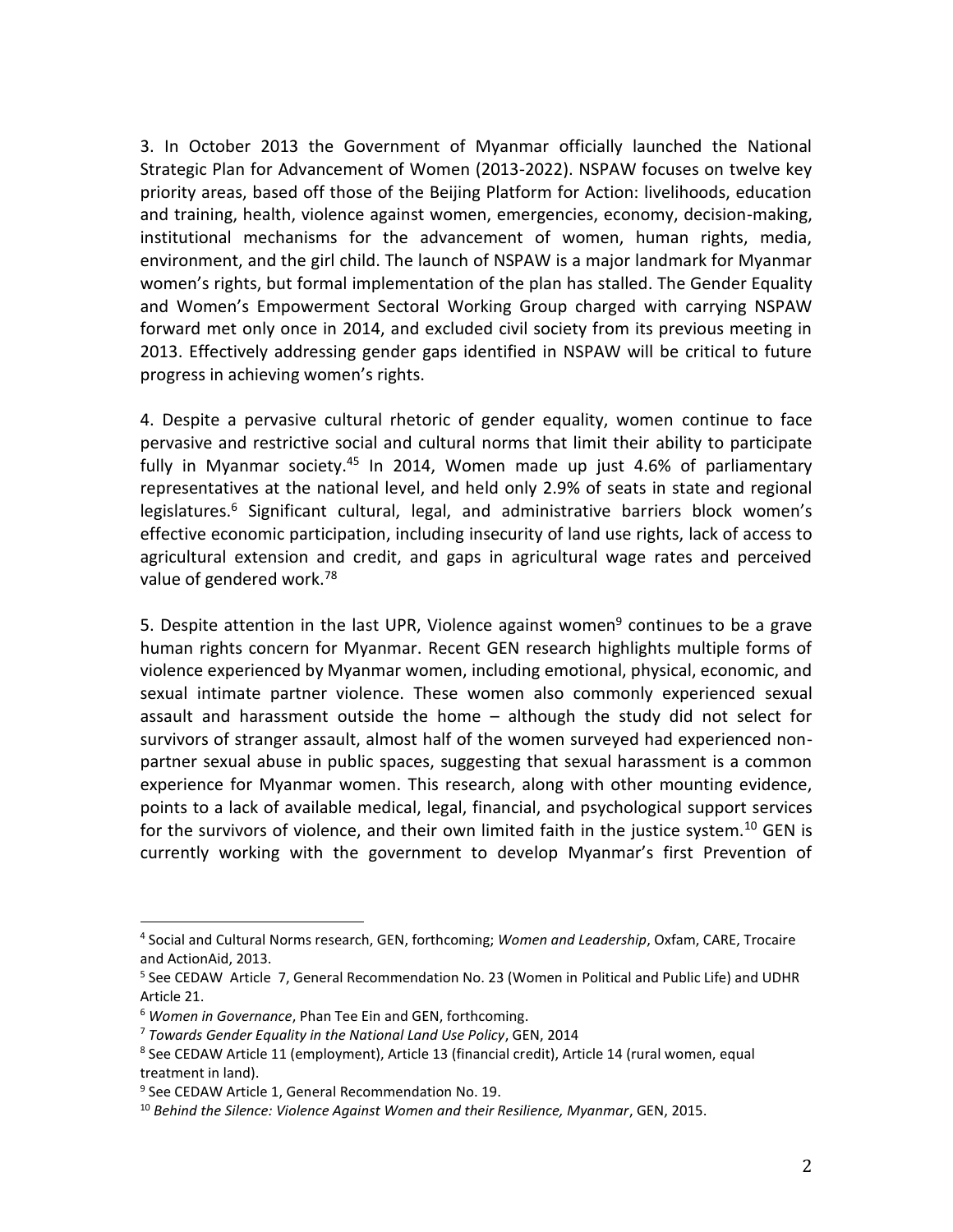Violence against Women Law in response to these problems and in line with international standards of prevention and response.

6. While gender-based violence threatens all Myanmar women, regardless of ethnicity, religion, and class, women living in conflict affected areas in Kachin State, Rakhine State, and in the Southeast are particularly at risk. On June 5 2014 the Myanmar Government endorsed the UN Declaration of Commitment to End Sexual Violence in Conflict. However, military violations have continued in spite of this commitment, as evidenced by the January 19/20 2015 rape and murder of two young ethnic Kachin teachers in Northern Shan State.<sup>11</sup> These assaults violate both accountability and individual security as enshrined as UDHR Article 8 (effective remedy) and 3 (security). Abysmal conditions within IDP camps further endanger the lives and rights of women, men, and children.<sup>12</sup>

7. The recent rise of a Buddhist nationalist movement poses major risks to the achievement of women's and human rights. In late 2014, four draft "Protection of Race and Religion Laws" were submitted to parliament. Among other human rights violations, these laws aim to restrict women's reproductive rights, particularly those of Muslim women, and raise obstacles to Buddhist women's ability to choose and marry a partner of another religion. These restrictions contravene UDHR Article 16, CEDAW Article 12 (health) and 16 (marriage and family relations), and the 2008 Myanmar Constitution's anti-discrimination clause.

8. Violent and sexualized threats by phone and social media to women's rights activists, particularly over opposition to the Protection of Race and Religion Laws, are severe threats to the personal security and collective mobilization abilities of human rights defenders.

## Recommendations

 $\overline{\phantom{a}}$ 

9. We call for renewed energy and clear budget allocation for a whole of government commitment to the implementation of the National Strategic Plan for the Advancement of Women across all 12 priority areas. The government and its partners must summon the necessary political will and technical resources for genuine engagement and enforcement across every ministry and department in every division, state, and region, and work to include the voices and priorities of civil society partners.

10. We call for high-level mechanisms to ensure the integration of gender and women's issues into all ministries. These could take the form of a National Women's Commission

<sup>11</sup> For documentation of military sexual violations see *Same Impunity, Same Patterns,* Women's League of Burma, 2014.

<sup>12</sup> *Women's Needs Assessment in IDP Camps, Kachin State,* GEN and the Kachin Women Peace Network, 2013.